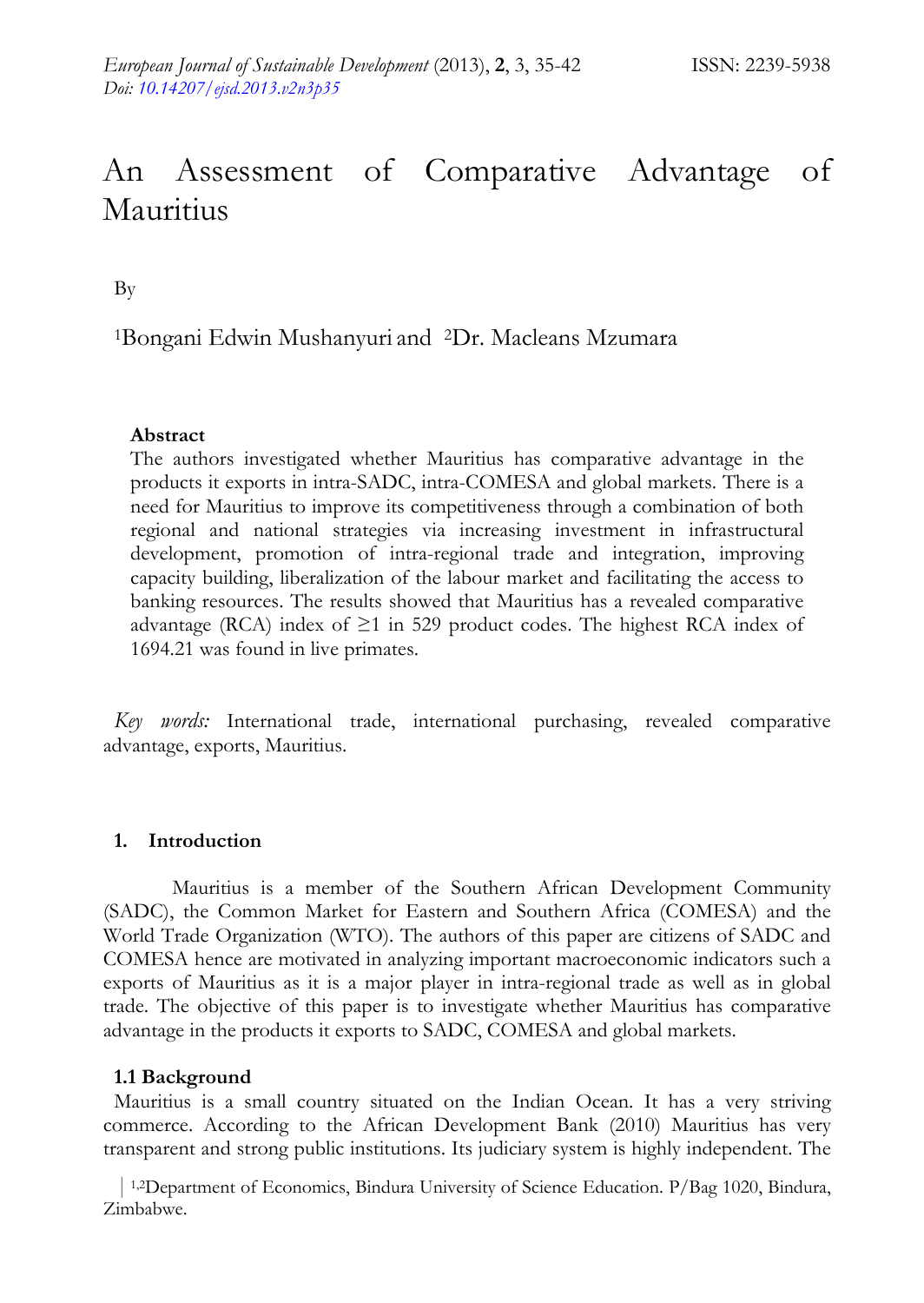island has very high scores on governance indicators than most of the African countries including SADC and COMESA member states. It has also relatively developed infrastructure. However, Mauritius needs to diversify its economy. There is a need for Mauritius to improve its competitiveness through a combination of both regional and national strategies via increasing investment in infrastructural development, promotion of intra-regional trade and integration, improving capacity building, liberalization of the labour market and facilitating the access to banking resources.

### **1.2 Literature on Comparative Advantage**

Bender and Li (2002) describe the theory of comparative advantage in the context of classical theory. That comparative advantage determined gains from international trade optimize welfare and that unrestricted trade among nations improves the global economy. Case and Fair (2002) indicate that the Theory of Comparative Advantage as developed by David Ricardo was used to argue his case against the Corn Laws which were introduced. The theory is premised on that specialization and free trade are the ingredients which determine benefits to all nations involved in exchange of goods (wages tend to rise) even though some nations will be absolutely be less efficient. David Ricardo also advanced an argument that although some countries may have an absolute advantage in producing the two goods (in 2 country 2 good model), specialization and trade and trade are mutually beneficial in society. The trading countries need to specialize in the products in which they have demonstrated comparative advantage. They need to supply such goods to other countries. Both trading partners their combined output is more efficient and they would be optimizing resource allocation. In the model, if a country has comparative advantage say in beans production, if its opportunity cost in terms of peanuts is less than the other country. Mzumara (2006) goes further to present the extension of the theory by Hecksher and Ohlin. That comparative advantage is determined by international differences in cost due to the differences in factor endowment. The presence of endowments of capital or labour will lead a particular country to use that which is more abundant most intensively and export such products and then import those products which use their scarce factor less intensively. This will lead to specialization. So countries which procure goods from other countries which we call international purchasing need to critically look at whether the supplier's country has comparative advantage. So far only the theoretical aspect has been cover. So there is a need to review empirical evidence relating to the theory.

#### **1.3 Literature on Empirical Evidence of Comparative Advantage**

Mirzaei et al (2004) have examined Iran's comparative advantage in the eggs it supplies to the Middle East. It was concluded that Iran had no comparative advantage in the eggs which it exported or supplied to the Middle East. Mzumara (2011a) applied the revealed comparative advantage (RCA) index to measure the competiveness of Zimbabwe. The study revealed that Zimbabwe has a comparative advantage. Shinyekwa and Othieno (2011) examined the comparative advantage of Uganda. The study concluded that Uganda had a comparative advantage in a very limited range of products. Mzumara (2011b) used RCA to examine whether Mozambique had a comparative advantage. The study concluded that Mozambique has comparative advantage. Mzumara (2012) applied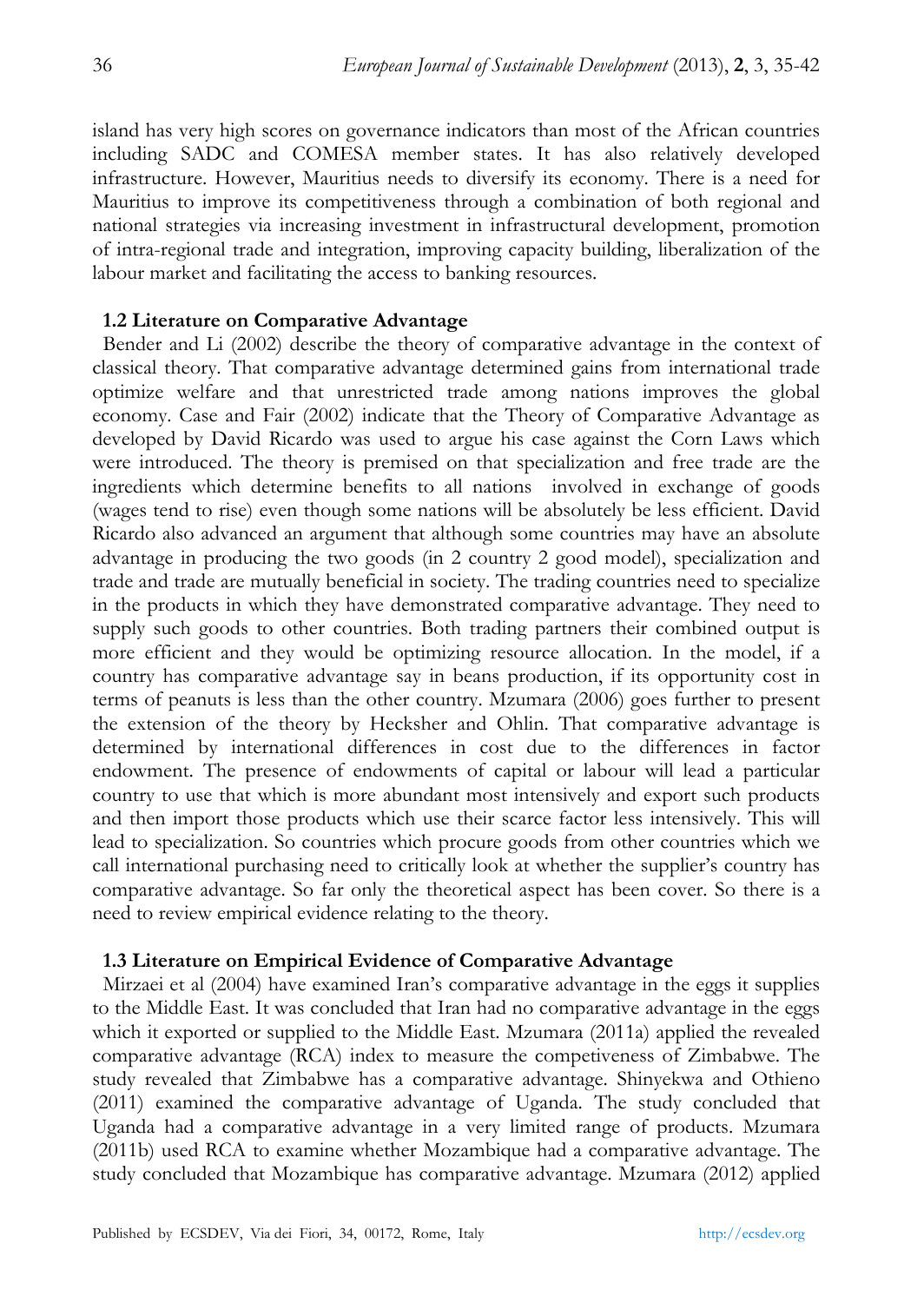RCA to examine whether Botswana is a mono diamond economy. The study concluded that Botswana had a comparative advantage in other products as well hence is not a mono-diamond economy. Jaravanza *et al* (2012) investigated the comparative advantage of Egypt. The study concluded that Egypt has comparative advantage in 733 products. Chingarande and Mzumara (2013) investigated whether South Africa is really a giant of Sub-Saharan Africa in international trade in terms of comparative advantage. The study concluded that South Africa is indeed a giant of Sub-Sharan Africa in international trade due to the large number of the products it has comparative advantage in compared to other African countries. South Africa has a comparative advantage in 824 products. Although various authors have used the word competiveness as synonymous to comparative advantage, this paper discusses it to strengthen the argument for comparative advantage.

#### **1.4 Literature on Competitiveness**

The President's Commission on Industrial Competitiveness (1985) defines competitiveness as an extent a country is able to produce goods and services within a free and fair environment in line with international markets while increasing prosperity of their people. Ezeala-Harrison (1999) defines competitiveness as the ability of the country's firms to produce a good or a service and then promote it. The product must meet the high international standards and must be sold at a lower price. Ezeala-Harrison (1995) uses the word competitiveness focusing on trade performance not on productivity. According to Porter (1990; 2009) competitiveness is a byproduct of a country's resources in the form of human, capital and natural resources. It is further determined by demand conditions, performance of the firms and their strategies in responding to competition. There are several indices which can be used to measure competitiveness and comparative advantage. This paper has opted the revealed comparative advantage (RCA).

#### **2. Methodology**

This paper employs Balassa ( 1965) RCA. Although there are number of other

methods which use indices, this paper has chosen RCA as Wu and Chen (2004) state it

the index can be used to

represent both the relative competitiveness of the same product in different nations and the relative competitiveness of different products within the same nation. They strongly justify the technique as the most useful tool in a competitive market economy to show comparative advantage as revealed in its export composition. This occurs due to its consistence with comparative advantage which focuses on the particular country's economy factor endowment and operates in line with economic development. Balassa (1965) index assumes the form of:

$$
RCA = \left(\frac{X_{i,j}}{X_{W,j}}\right) / \left(\frac{X_{i,tot}}{X_{W,tot}}\right)
$$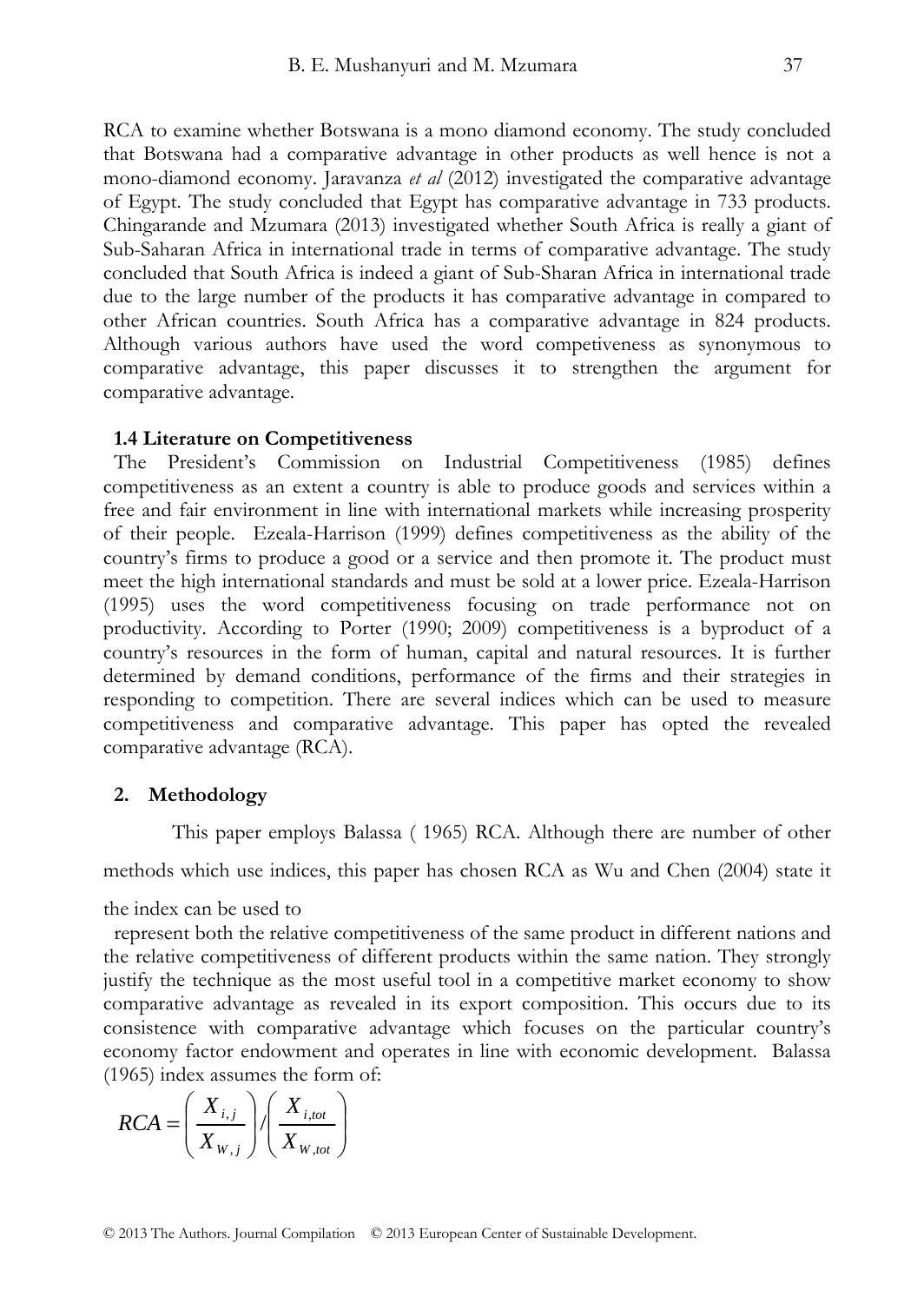With: RCA denoting Revealed Comparative Advantage;  $X_{i,j}$  denoting country *i*'s exports of product *j*; Xi,tot denoting country *i*'s total exports;  $X_{w,i}$  denoting the world's (all countries) export of product *j*; and Xw,tot denoting total exports in the world.

An RCA≥ 1 shows that the country has revealed comparative advantage. In other words, the exporting nation is relatively specialized in producing and exporting the product line under consideration. An RCA< 1 shows that a country has no revealed comparative advantage and is not specialized in the product line (Balassa, 1965; Krugell & Matthee, 2009).

Data on exports for Mauritius and for the world was obtained from International Trade Centre (ITC)'s Trademap based in Geneva, Switzerland for 2008, 2009 and 2010. An RCA was computed for every product separately for 2008, 2009 and 2010 then an average RCA for the three years was computed which was used either to reject as lack of comparative advantage or accepting that Mauritius possesses a comparative advantage in a particular product.

# **3. Results and Discussion**

Mauritius was found to have RCA≥1 in 529 product codes. The results demonstrate that Mauritius has comparative advantage in 529 product codes. Due to space required to cover all the 529 product codes, only top 25 products are fully reported in this paper. Table 1 shows top 25 product codes in which Mauritius has comparative advantage.

| Product | Product                         | <b>2008 RCA</b> | <b>2009 RCA</b> | <b>2010 RCA</b> |            |
|---------|---------------------------------|-----------------|-----------------|-----------------|------------|
|         |                                 |                 |                 |                 | Average    |
| code    | description                     |                 |                 |                 | <b>RCA</b> |
| 010611  | Live primates                   | 1777.245        | 1621.829        | 1683.564        | 1694.213   |
| 701509  | Clock<br>watch<br><sub>Or</sub> | 522.5289        | 526.5792        | 463.9128        | 504.3403   |
|         | glasses<br>etc<br>not           |                 |                 |                 |            |
|         | optically worked                |                 |                 |                 |            |
| 550520  | artificial<br>Waste<br>- of     | 4.556068        | 321.1927        | 791.4992        | 372.416    |
|         | fibres                          |                 |                 |                 |            |
| 160414  | skipjack,<br>Tuna,              | 292.9506        | 329.1992        | 366.0238        | 329.3912   |
|         | bonito.                         |                 |                 |                 |            |
|         | prepared/preserved              |                 |                 |                 |            |
|         | not minced                      |                 |                 |                 |            |
| 911430  | Clock or watch dials            | 340.9366        | 222.5826        | 290.0101        | 284.5098   |
| 600390  | Knitted/crocheted               | 494.568         | 273.1228        | 28.81592        | 265.5022   |
|         | fabrics of a width not          |                 |                 |                 |            |
|         | $>30$ cm                        |                 |                 |                 |            |
| 510610  | of<br>carded<br>Yarn            | 186.7925        | 266.2542        | 266.0344        | 239.6937   |
|         | wool $>85\%$ wool, not          |                 |                 |                 |            |

**Table 1: Top 25 product codes in which Mauritius has comparative advantage**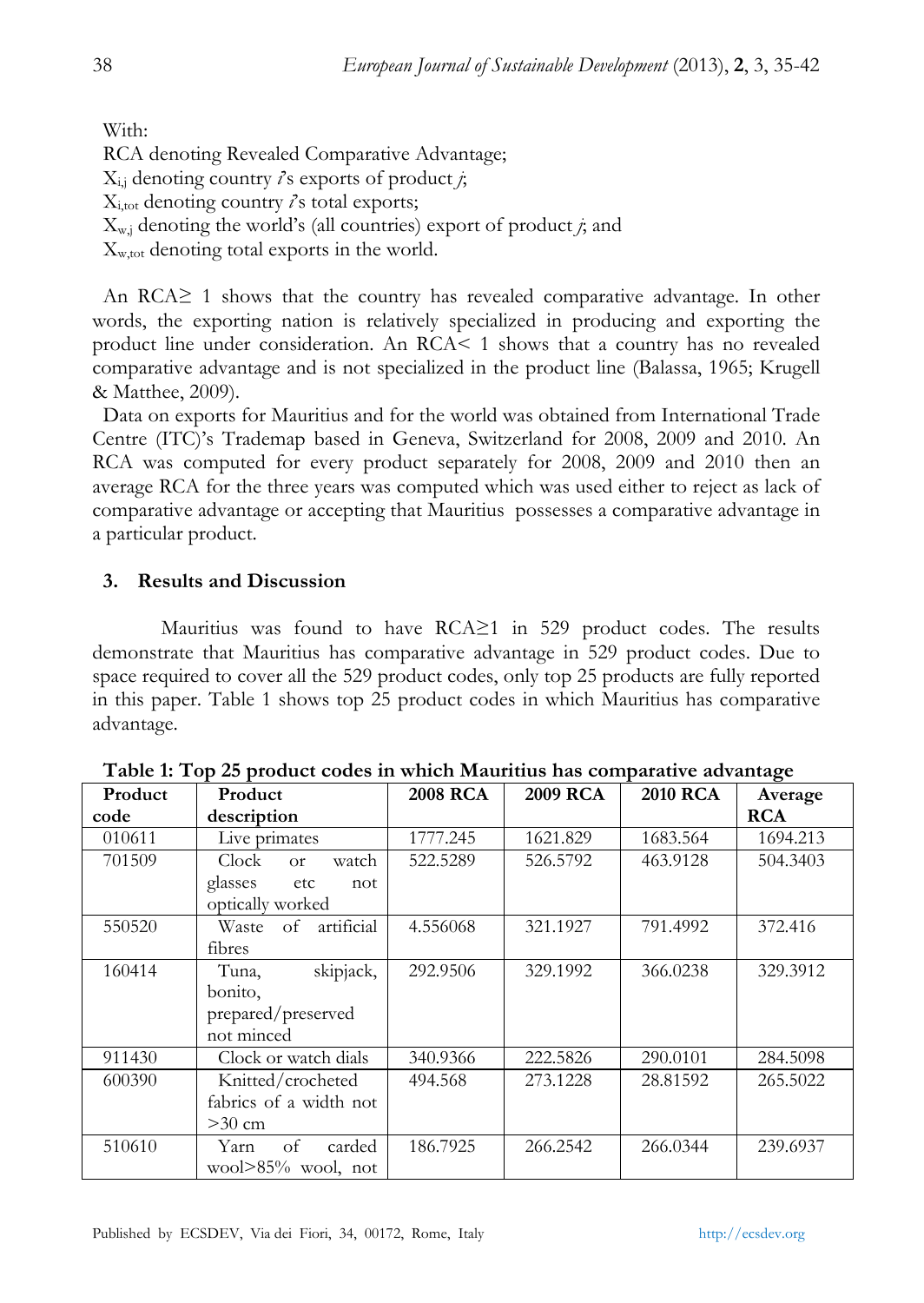|        | retail                                         |          |          |          |          |
|--------|------------------------------------------------|----------|----------|----------|----------|
| 600121 | Looped pile knit or                            | 207.4584 | 238.8362 | 256.8925 | 234.3957 |
|        | fabric,<br>crotchet<br>of                      |          |          |          |          |
|        | cotton                                         |          |          |          |          |
| 170111 | Raw sugar cane                                 | 239.7278 | 148.0431 | 123.7342 | 170.5017 |
| 170310 | Cane molasses                                  | 71.77199 | 127.7316 | 218.2529 | 139.2521 |
| 611019 | pullovers,<br>Jerseys,                         | 122.0995 | 172.076  | 113.4214 | 135.8656 |
|        | cardigans, waist-coats                         |          |          |          |          |
|        | similar<br>articles,<br>&                      |          |          |          |          |
|        | knitted or crocheted                           |          |          |          |          |
| 710490 | Synthetic precious or                          | 65.5474  | 119.5005 | 186.748  | 123.932  |
|        | semi-precious stones,                          |          |          |          |          |
|        | worked                                         |          |          |          |          |
| 610819 | Women's, girls slips                           | 103.6201 | 110.5039 | 151.8219 | 121.9819 |
|        | or petticoats, material                        |          |          |          |          |
| 620819 | Women's, girls slip,<br>of material not knit   | 23.03606 | 129.5195 | 190.5029 | 114.3528 |
| 911390 | Watch straps etc and                           | 111.9011 | 77.69117 | 113.8186 | 101.137  |
|        | of<br>parts,                                   |          |          |          |          |
|        | leather/plastic/etc                            |          |          |          |          |
| 110320 | Pellets of cereals                             | 119.4983 | 68.05889 | 101.8079 | 96.45501 |
| 930119 | Artillery weapons (eg                          | 154.02   | 75.84335 | 53.2409  | 94.36808 |
|        | howitzer<br>guns,<br>$\&$                      |          |          |          |          |
|        | mortars) other than                            |          |          |          |          |
|        | self propelled                                 |          |          |          |          |
| 530290 | hemp fibre<br>True                             | 89.27312 | $\theta$ | 187.0248 | 92.09932 |
|        | otherwise processed                            |          |          |          |          |
|        | but not spun                                   |          |          |          |          |
| 520535 | Cotton yarn >85%                               | 62.72179 | 26.41842 | 180.8826 | 90.00762 |
|        | uncombed<br>multiple                           |          |          |          |          |
|        | <125 dtex, not retail                          |          |          |          |          |
| 610449 | $\overline{\text{girls}}$<br>Women's           | 47.58474 | 92.14997 | 126.9862 | 88.90696 |
|        | dresses, of material,                          |          |          |          |          |
|        | knitted                                        |          |          |          |          |
| 030379 | Fish, frozen, whole                            | 97.24845 | 75.73819 | 86.04764 | 86.34476 |
| 620520 | Men's, boys' shirts,                           | 78.06557 | 79.90345 | 92.21729 | 83.39544 |
| 610910 | of cotton, knot knit<br>T-shirts, singlets and | 79.19996 | 74.75986 | 59.94917 | 71.303   |
|        | other vests of cotton,                         |          |          |          |          |
|        | knitted                                        |          |          |          |          |
| 610690 | girls'<br>Women's,                             | 18.91636 | 79.07146 | 112.7626 | 70.25014 |
|        | blouses & shirts, of                           |          |          |          |          |
|        | material knitted                               |          |          |          |          |
| 610590 | Women's,<br>girl'                              | 32.8414  | 82.28183 | 84.28183 | 66.42613 |
|        | blouses & shirts, of                           |          |          |          |          |
|        | material knitted                               |          |          |          |          |
|        |                                                |          |          |          |          |

*Source: Computed using data obtained from Trademap (2013).*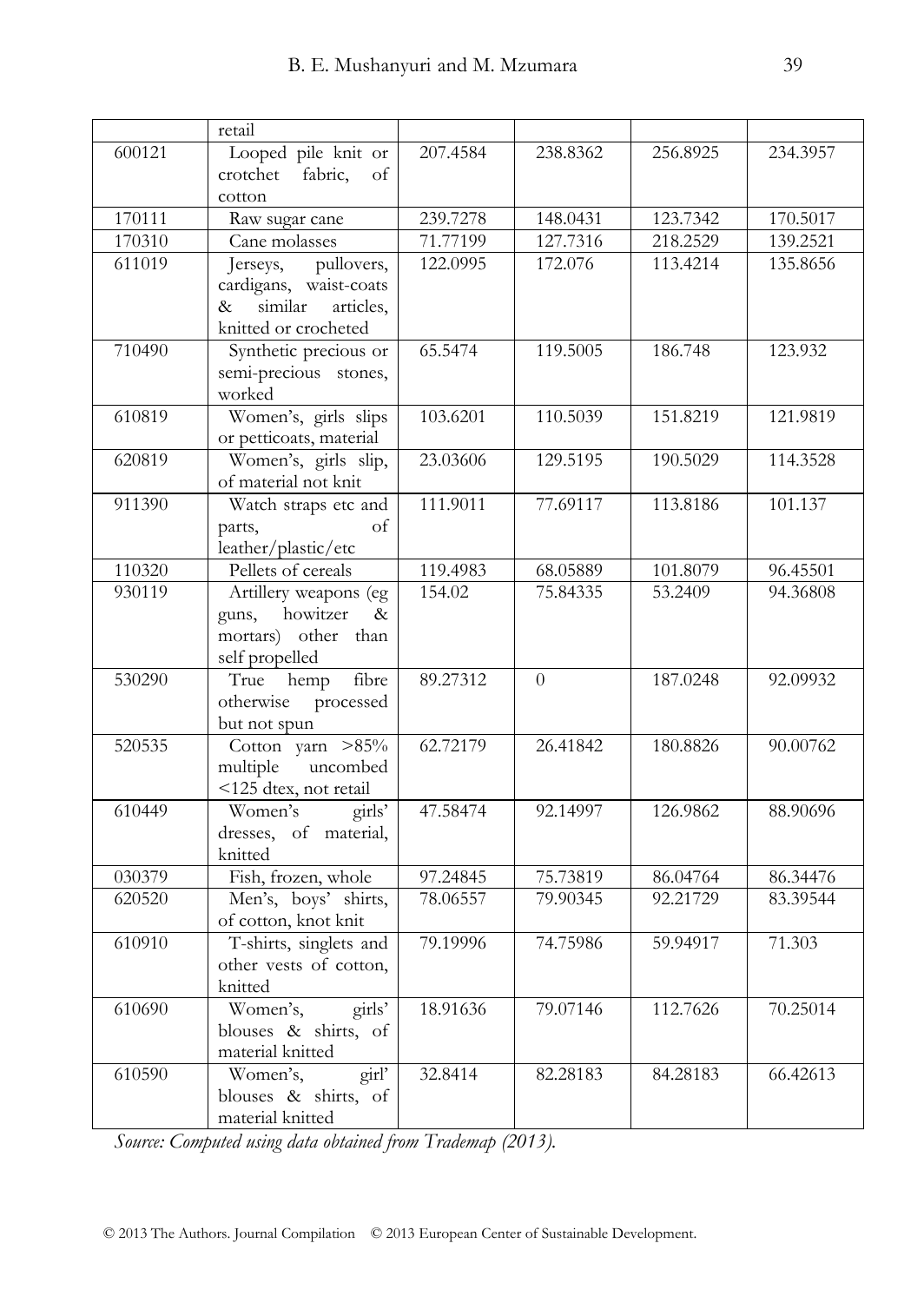Live primates in table 1 have the highest index of 1694.2. They are followed by clock or watch glasses with an index of 504.3. In the third place there is waste of artificial fibres with an index of 372.4. It is followed by tuna, skip jack and bonito which have an index of 329.4. The fifth position clock or watch dials have an index of 265.5. Mauritius is known for production of sugar. It is surprisingly not very much on the top of the 25 products reported here. It ranks the ninth position with an index of 170.5. Although, the index is very high there are other products which surpass it like the ones listed above and others not listed. It shows a great need of Mauritius promoting the other products also which it has very high RCA but are not very associated with Mauritius due to lack of them being promoted. The tenth position is occupied by the related product, cane molasses with an index of 139.3. The products included manufactured products ad agricultural products. Textile products dominate manufactured products. Sea products such as fish are also very prominent.

Mauritius is very consistent with the theory of comparative advantage as advocated by David Ricardo and then extended by Hecksher and Ohlin. There is evidence that Mauritius is endowed with these products and confirms that indeed Mauritius has comparative advantage in some of the products it is producing.

The Mauritius results are consistent with the findings of Mzumara (2011a; 2011b), Shinyekwa and Othieno (2011) (to small extent), Mzumara (2012), Chingarande and Mzumara (2013) and Jaravaza et al (2013). However, the results are not consistent with Mirzaei et al (2004) purely because the later only considered a single product, eggs and the hypothesis was rejected.

#### **Conclusions and Recommendations**

There is sufficient evidence that in 529 product codes, Mauritius is competitive and has comparative advantage. Those countries which import such products, purchase products in which Mauritius is specialized. There is also evidence that Mauritius is benefiting intra-regional trade namely: intra-SADC and intra-COMESA. The country is also benefiting from global trade as propagated by theory. It is recommended that Mauritius should improve its export promotion programs so that other products in which it specializes in other than sugar are also given prominence. It is further recommended that Mauritius increases the production of the products it has comparative advantage in through new investment.

#### **References**

African Development Bank (2010). Enhancing the competiveness of four African economies: Botswana Mauritius, Namibia and Tunisia. Development Research Department.

Balassa, B. (1965). *Trade Liberalisation and Revealed Comparative Advantage*. Newhaven: Yale University,Economic Growth Centre.